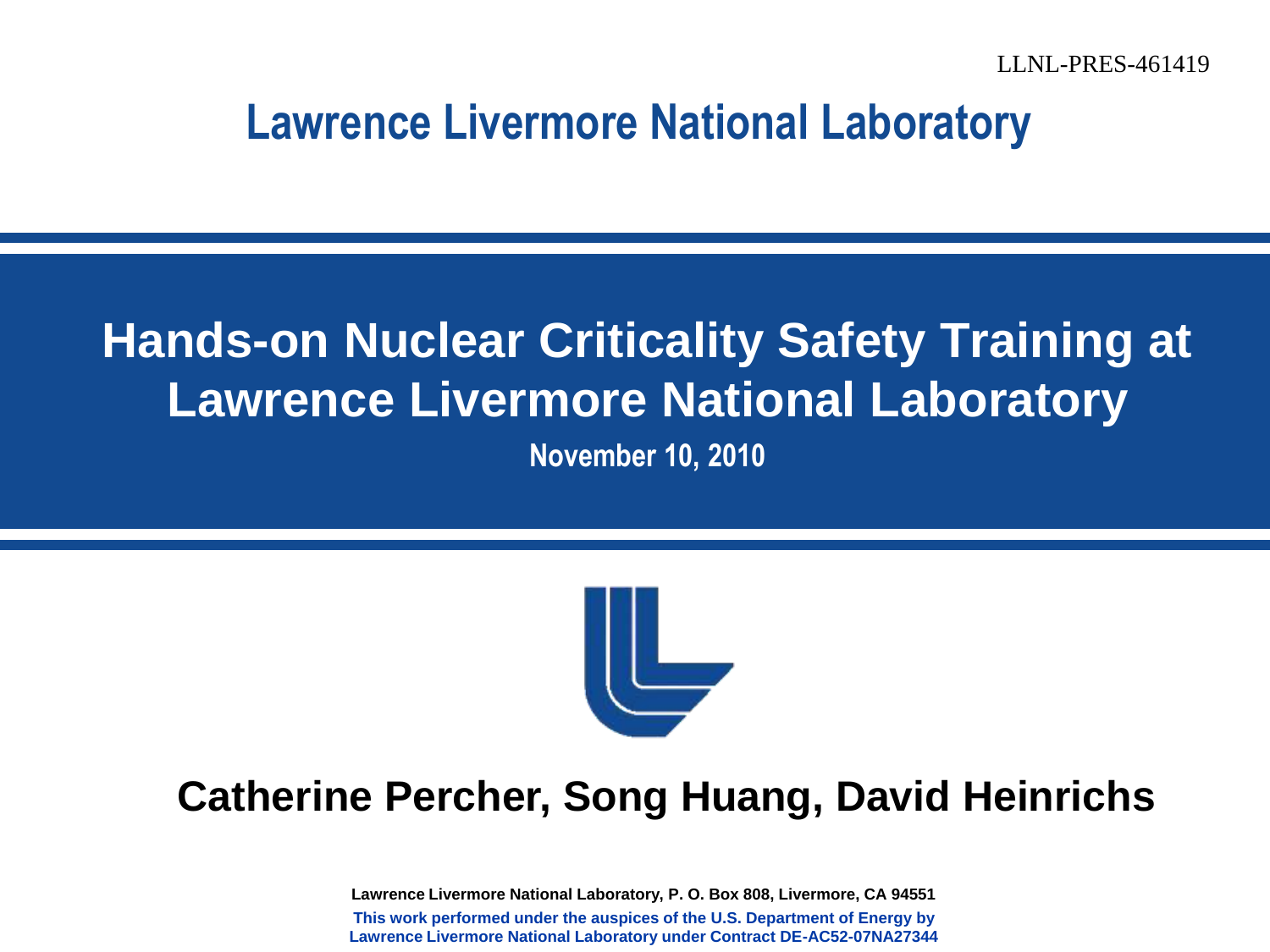## **LLNL Uranium Shells: An Abridged History**

- 1950's and 1960's- Livermore Critical and Subcritical **Experiments** 
	- Nimbus Shells- Set of HEU (93.2% Enriched) Nesting Shells
- **1979- Criticality Safety Group establishes hands-on** training for Fissile Material Handlers
- **1980's- Training discontinued for handlers at LLNL**
- **2006- DOE NCS Program Manager requests LLNL** to start-up hands-on NCS training while LANL Critical Experiments Facility moves to Nevada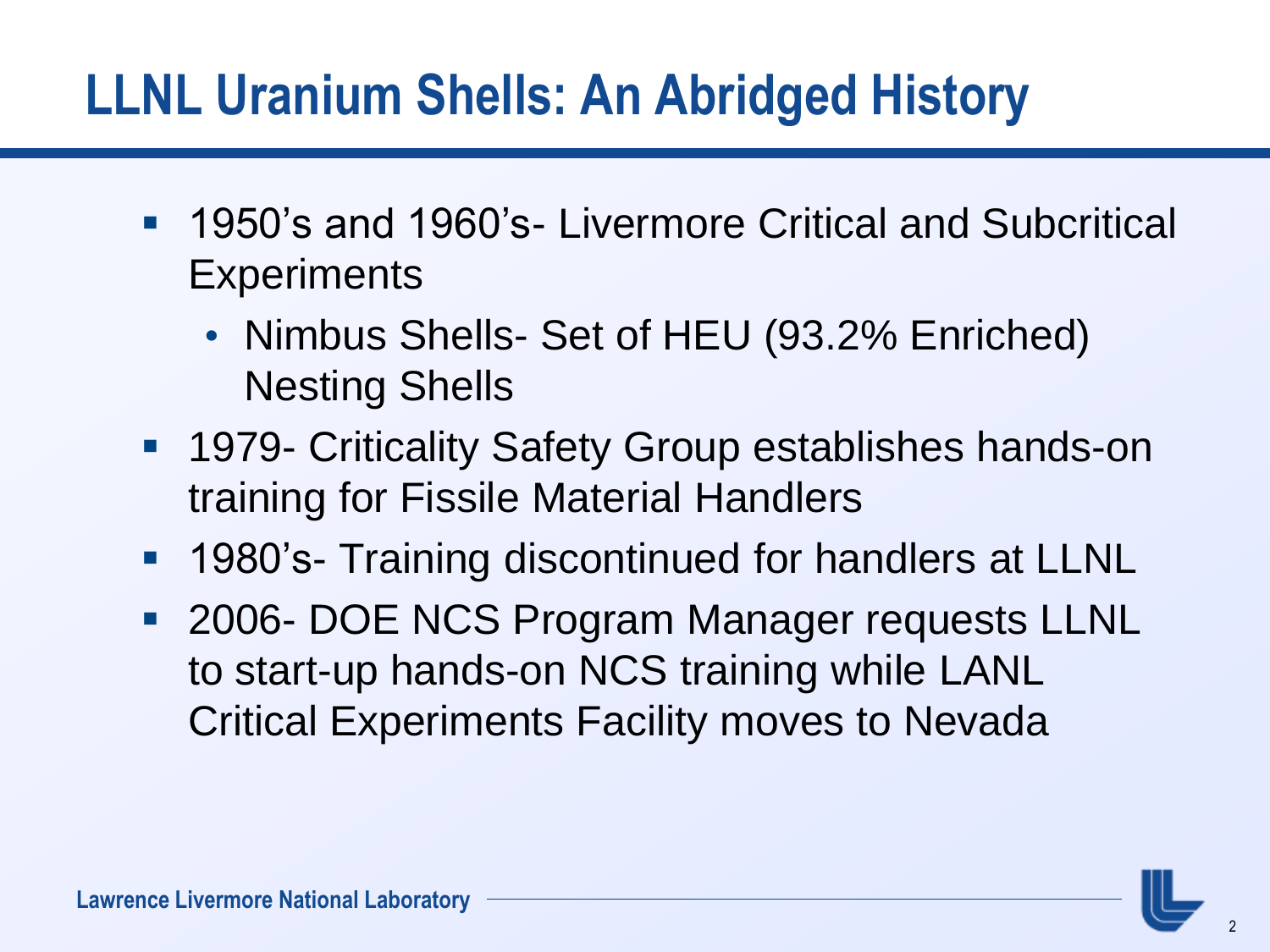### **Training Assembly for Criticality Safety (TACS)**

- Eight Nimbus HEU Shells
- Vertical lift machine with lower, moveable platform driven by a hand crank
- 1-D, spherical assembly
- Driven by neutron source
- **Subcritical assembly with** a peak multiplication of 10

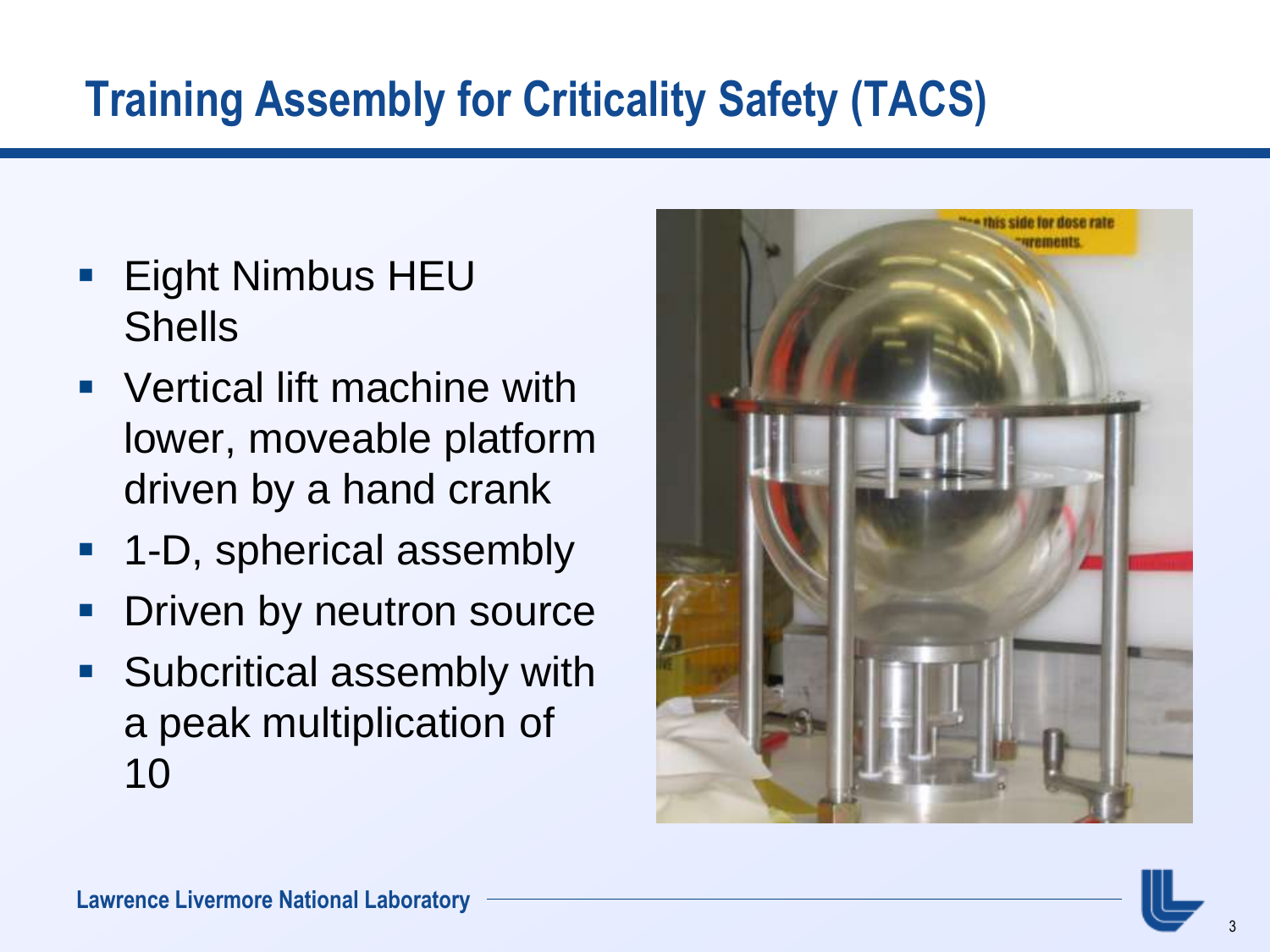## **Uranium Shells**



Eight nickel-clad HEU (93.15%) shells that nest together to create a 23 kg sphere with a central cavity.

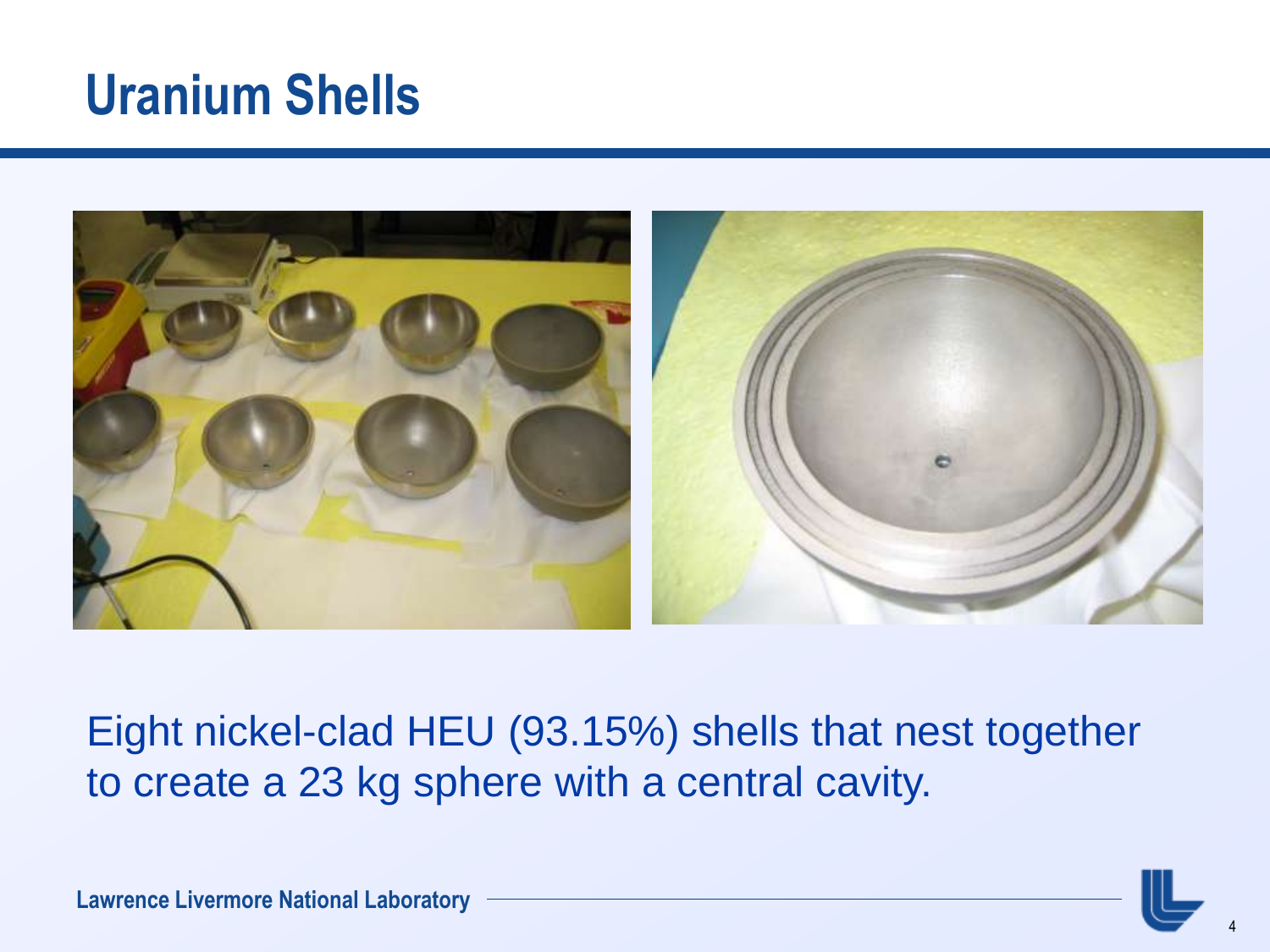### **TACS Details**

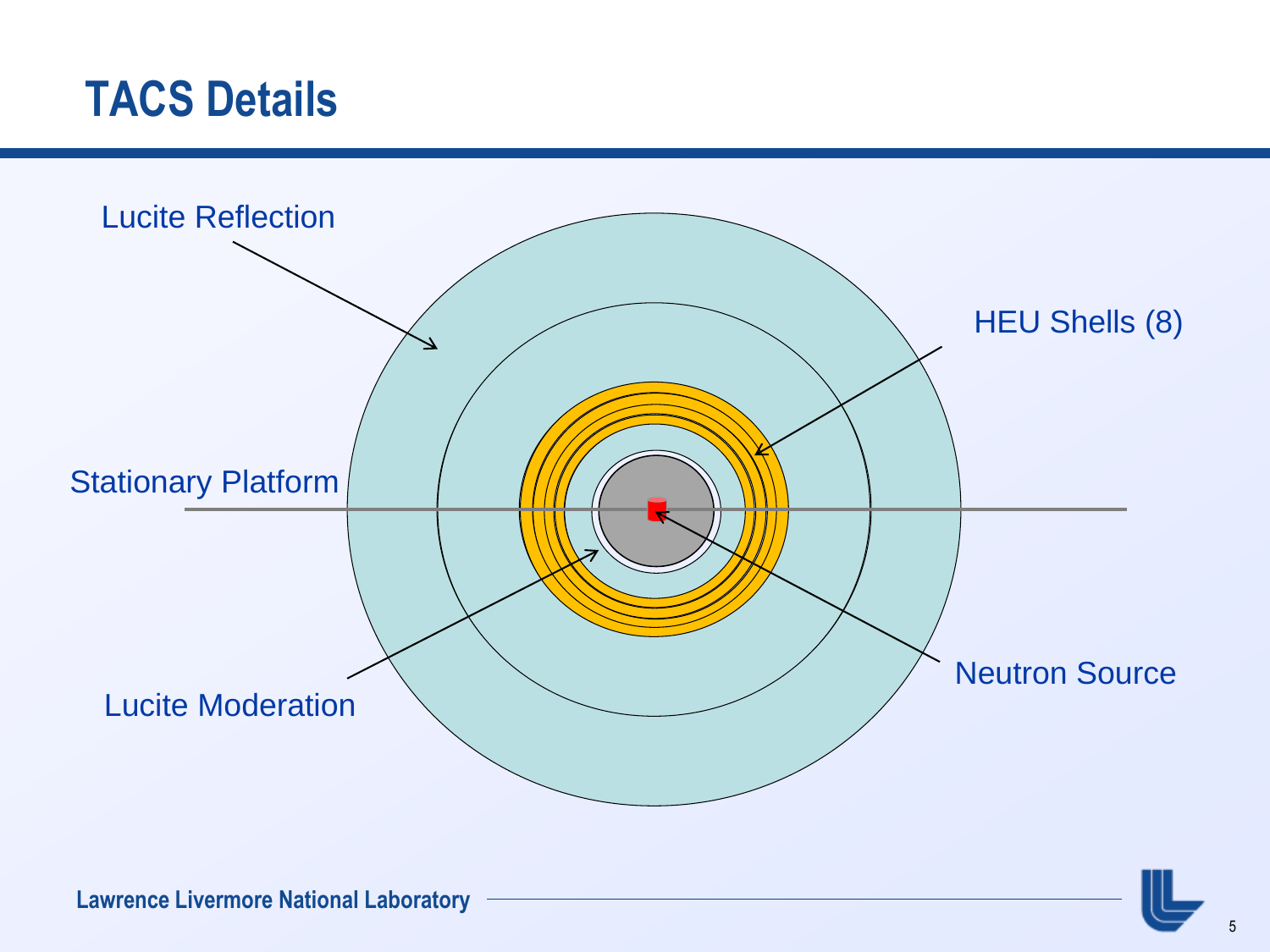### **Experimental Method- Defining Multiplication**

- Multiplication, M
	- Ratio of the number of neutrons per unit time in the assembly to the number of neutrons due to the source alone (not from fission):

$$
M = \frac{vF + S}{S}
$$

Where *v* is the average number of neutrons per fission (nubar), *F* is the fission rate, and *S* is the rate at which the source neutrons enter the assembly

The assembly has in effect "amplified" the number of neutrons through fission

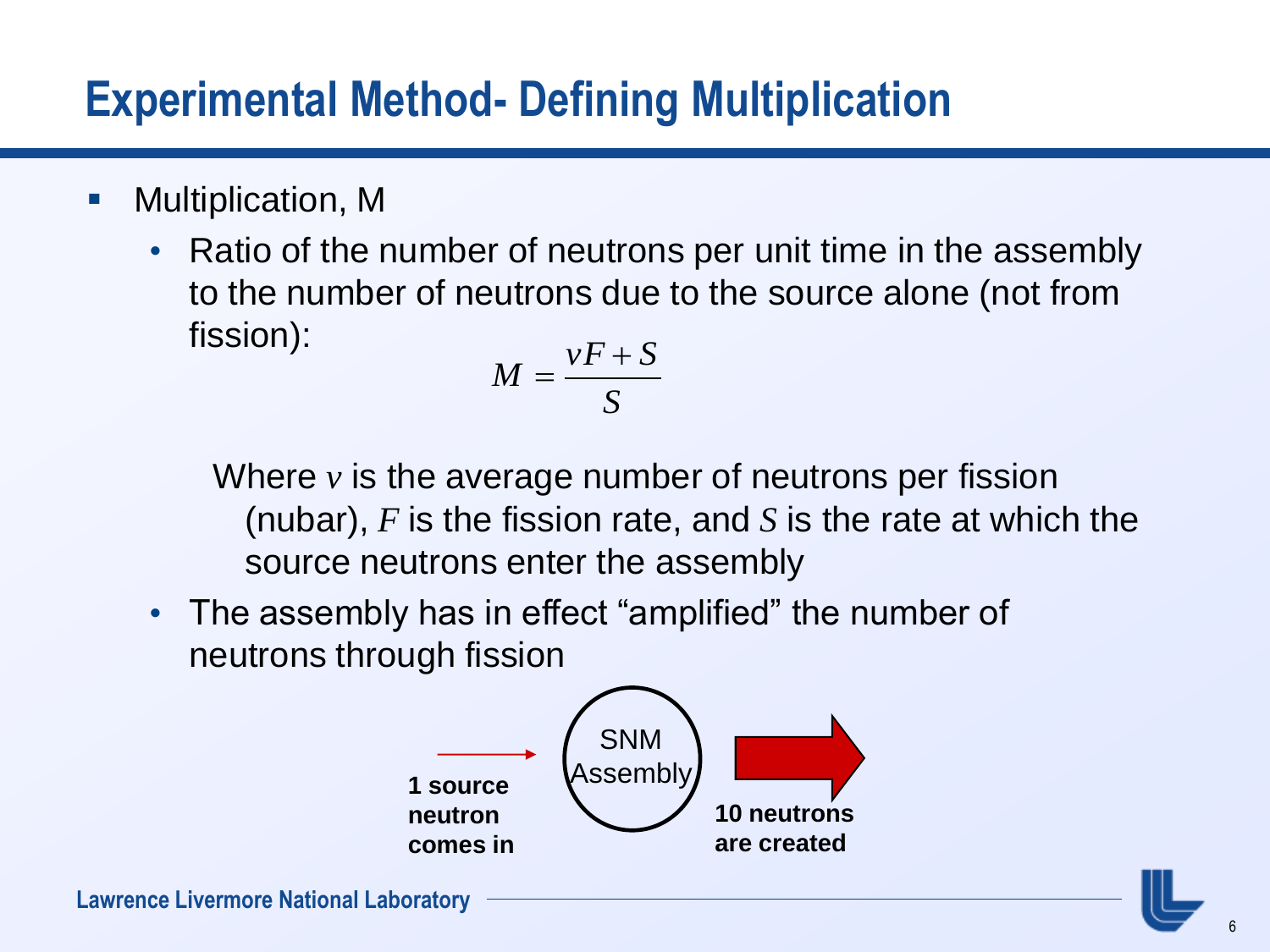## **Experimental Method: Relating M to k**

- Criticality Safety Engineers refer to k, not M, of a system
- **Definition of k:**

# of neutrons in preceding generation  $k = \frac{\text{\# of neutrons in current generation}}{n}$ 

- **The S source neutrons will generate Sk first generation** neutrons; these in turn will generate (Sk)k or Sk<sup>2</sup> second generation neutrons, and so on
- Adding all neutrons from all generations and substituting for total neutrons (source plus fission) yields:

$$
M = \frac{vF + S}{S} = \frac{S(1 + k + k^{2} + ...) }{S}
$$

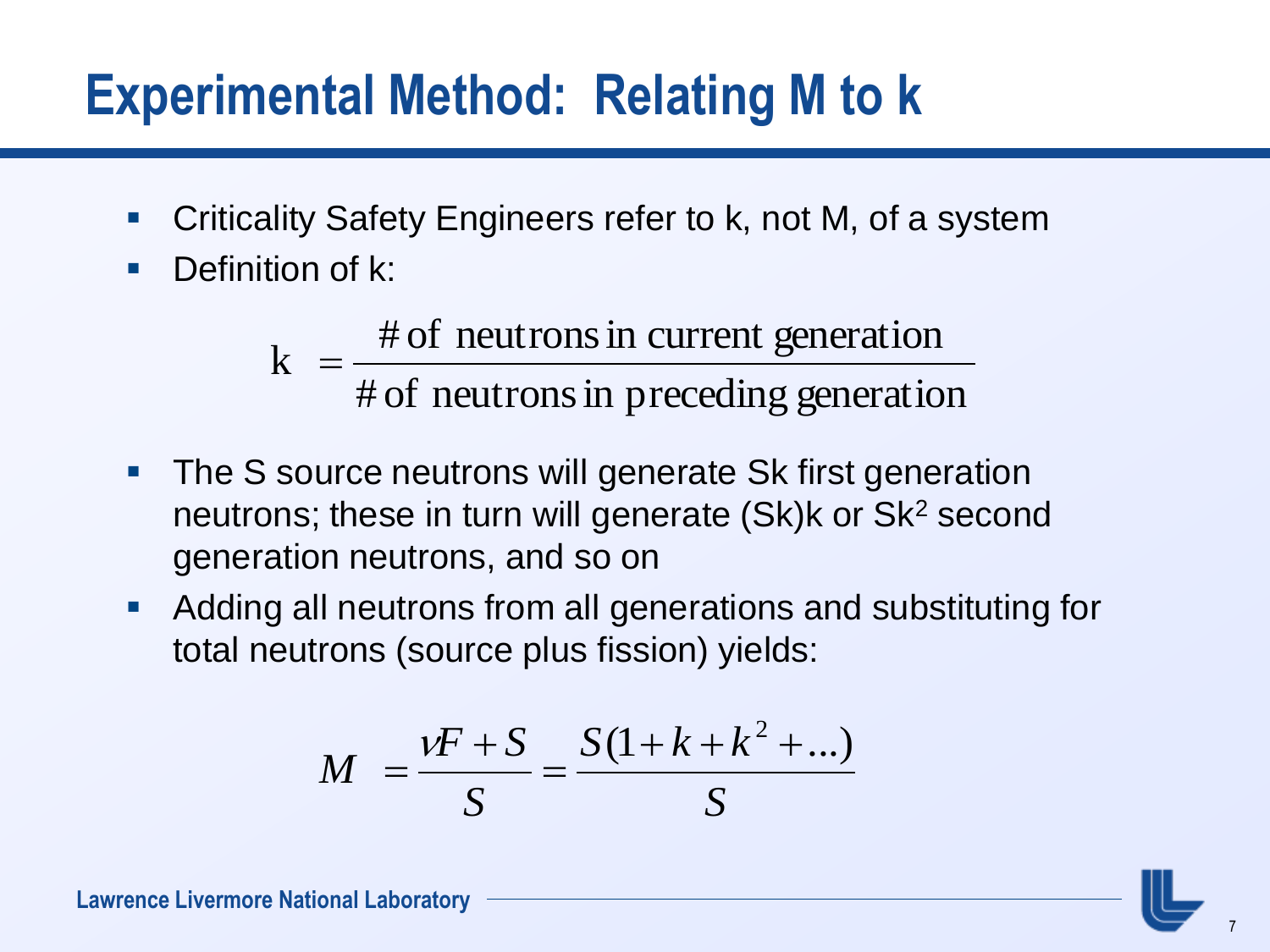## **Experimental Method: Relating M to k**

**For k values less than one, the series in this** equation can be reduced to:

$$
M = \frac{S(1 + k + k^2 + ...)}{S} = \frac{1}{1 - k}
$$

**Example: For a system with a multiplication of 10** (source is multiplied 10 times), the k value would be 0.9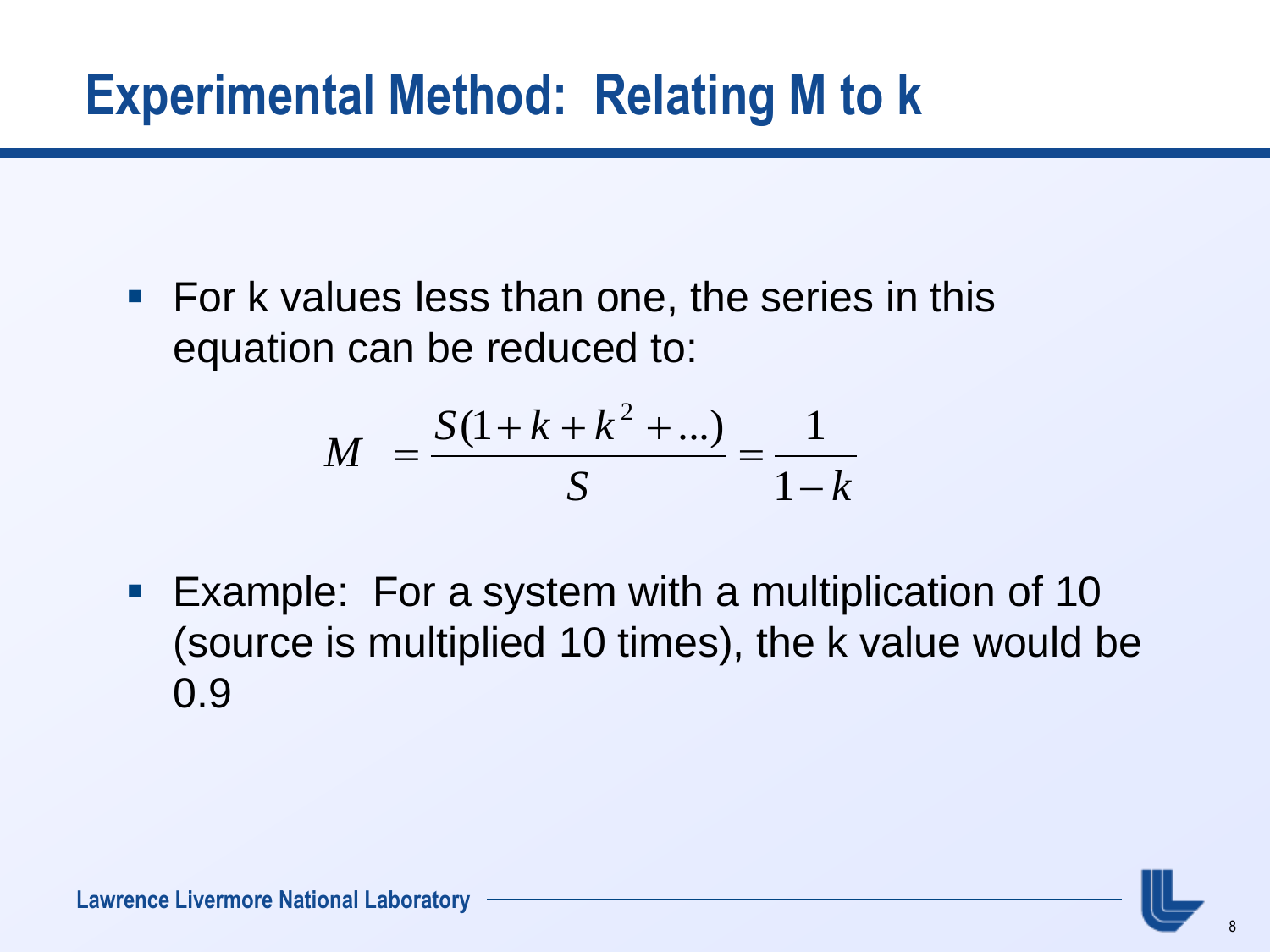# **Experimental Method: Determining M**

- **Measure the neutrons that leak out of the assembly with**  ${}^{3}$ **He** detectors
	- What does this tell us?
		- Number of neutrons that manage to escape from the assembly, make it to our detector active volume, and get absorbed in the detector
		- Detector cannot tell us the number of neutrons in entire assembly
		- Detector hits are only a fraction of the total number of neutrons leaking from the assembly
- To determine M, we must be clever
	- We know that



• What if we were able to turn fission "off" and do a count rate measurement?

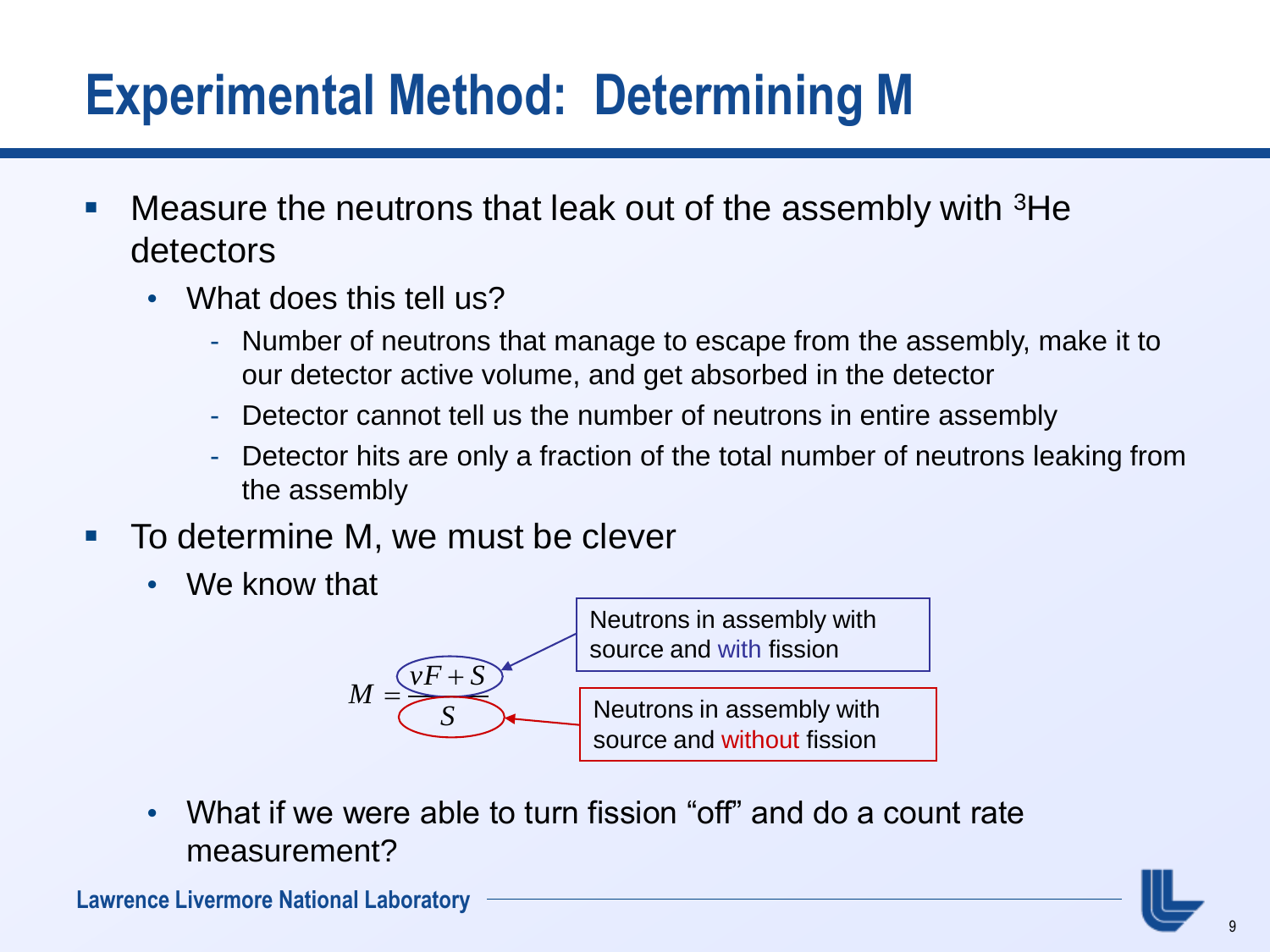## **Experimental Method: Two Experiments**

Experiment 1: Conduct experiment with neutron source and depleted Uranium (D38) shells and use <sup>3</sup>He neutron detectors to take count rate,  $C_{o}$ .

Experiment 2: Conduct experiment exactly the same as Experiment 1, including same detector placement, but instead of D38 use HEU shells. Measure count rate, C.

Use data collected from experiments to determine *observed* M

$$
M_{obs} = \frac{C}{C_o}
$$

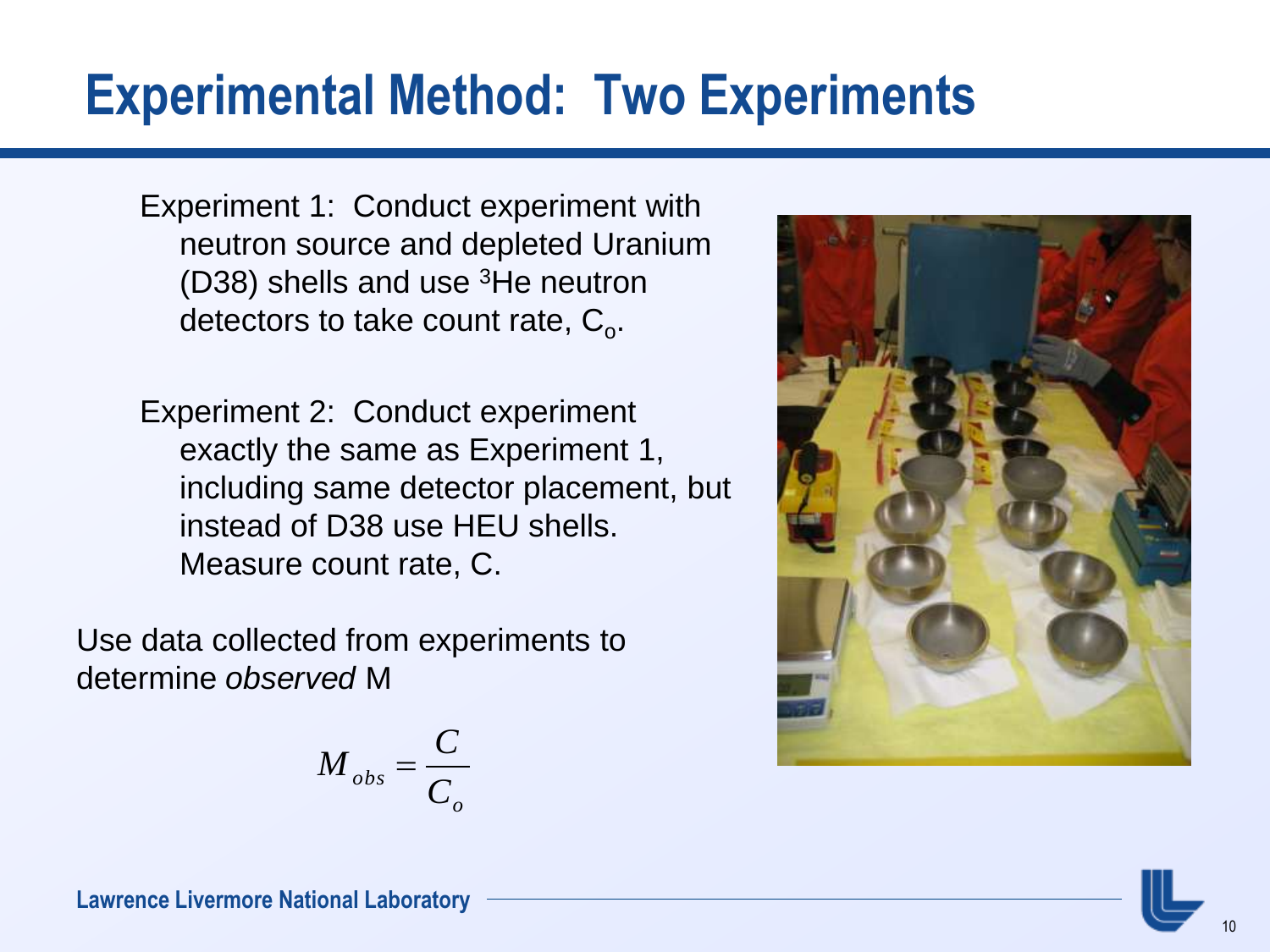## **Experimental Method: Approach to Critical**

- Approach to Critical by Mass
	- Step 1: Assemble TACS with D38 shells, determine neutron count rate,  $C_{\alpha}$
	- Step 2: Add a known subcritical amount of mass (exchange one shell), determine neutron count rate,  $C_1$ . Determine  $M_{obs1}$  (= $C_1/C_0$ ). Plot 1/M versus mass.
	- Step 3: Add a known subcritical amount of mass (exchange second shell), determine neutron count rate,  $C_2$ . Determine  $M_{obs2}$  (= $C_2/C_0$ ). Plot 1/M versus mass.
	- Step 4....

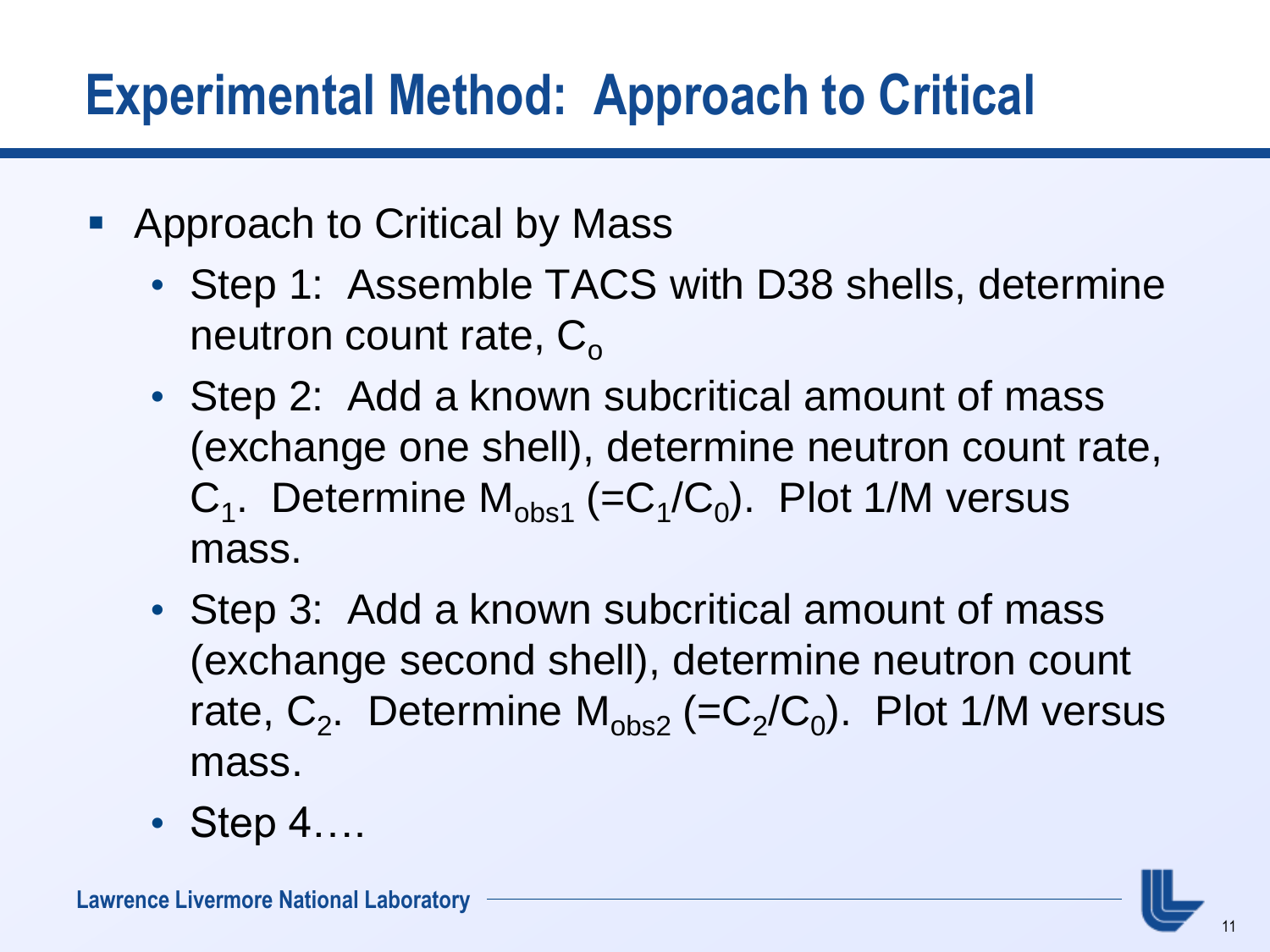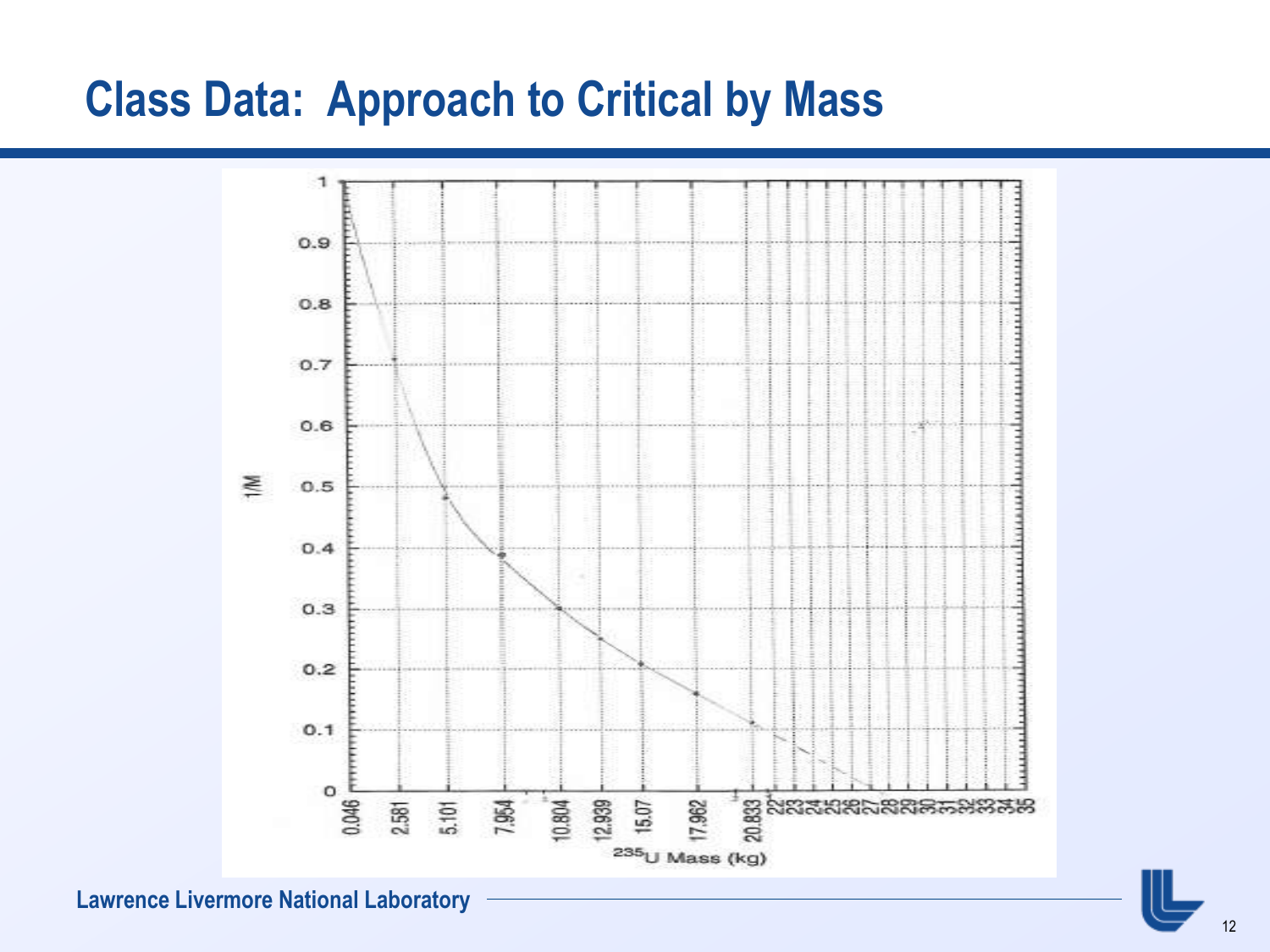

**Lawrence Livermore National Laboratory**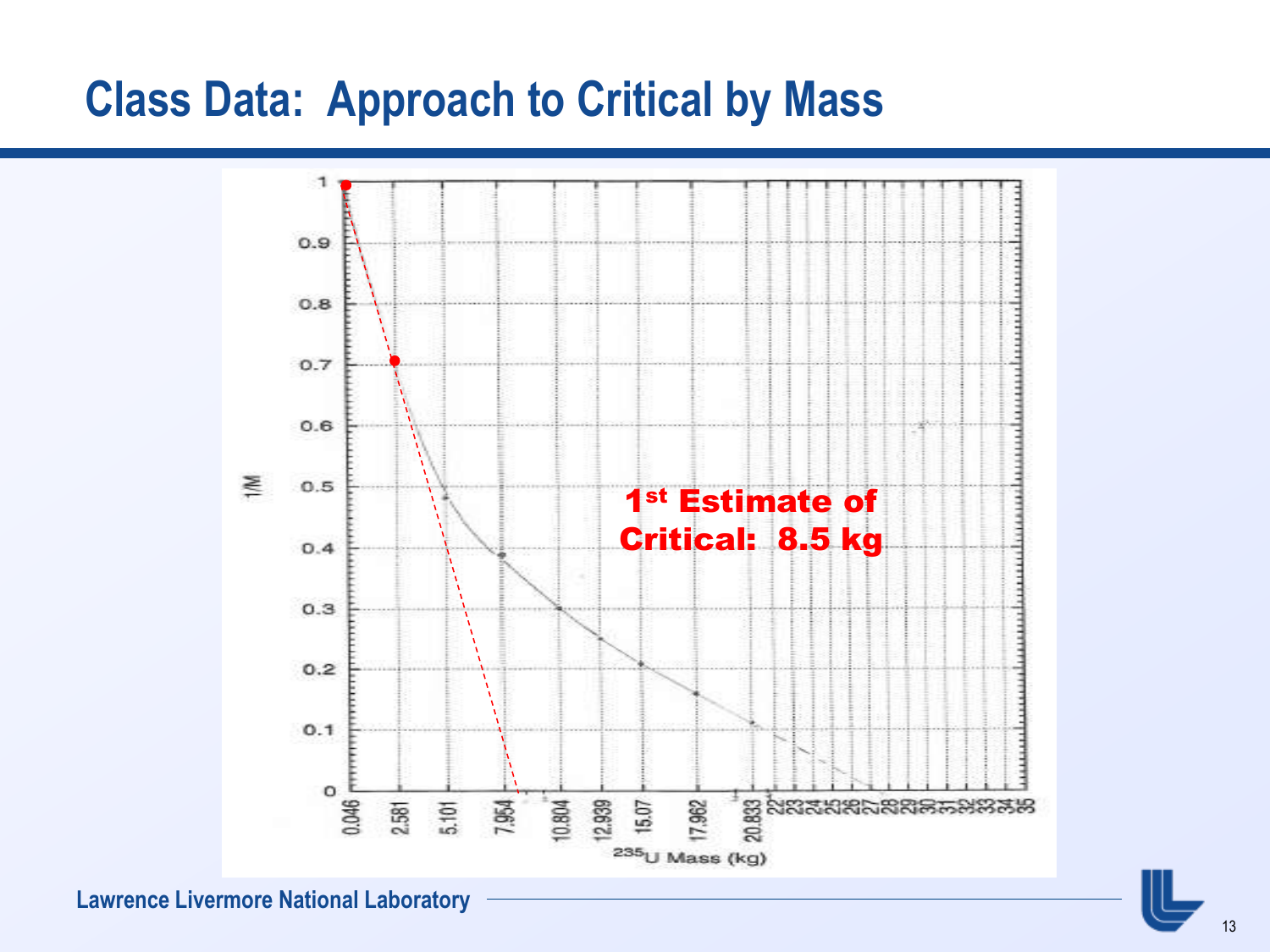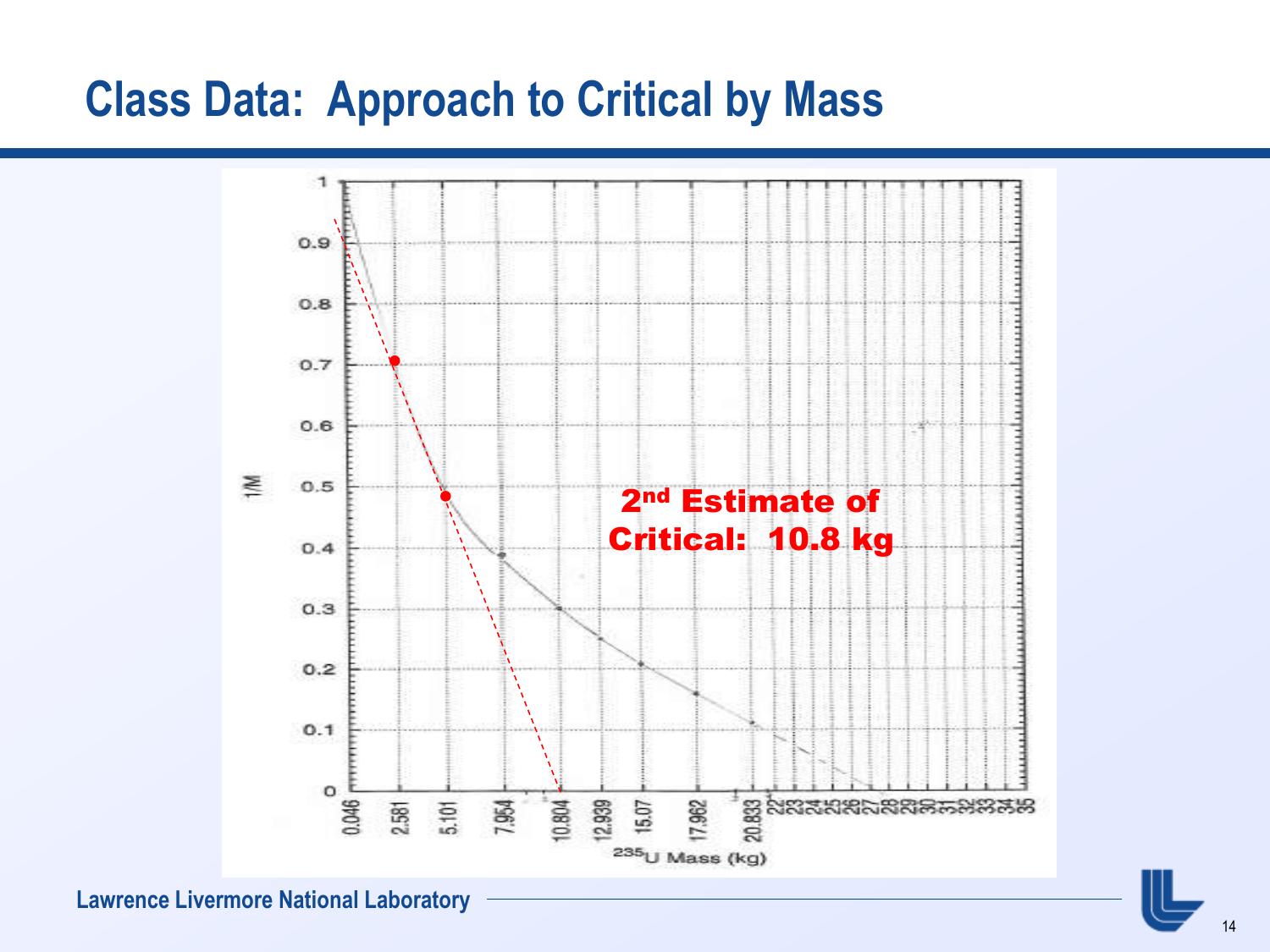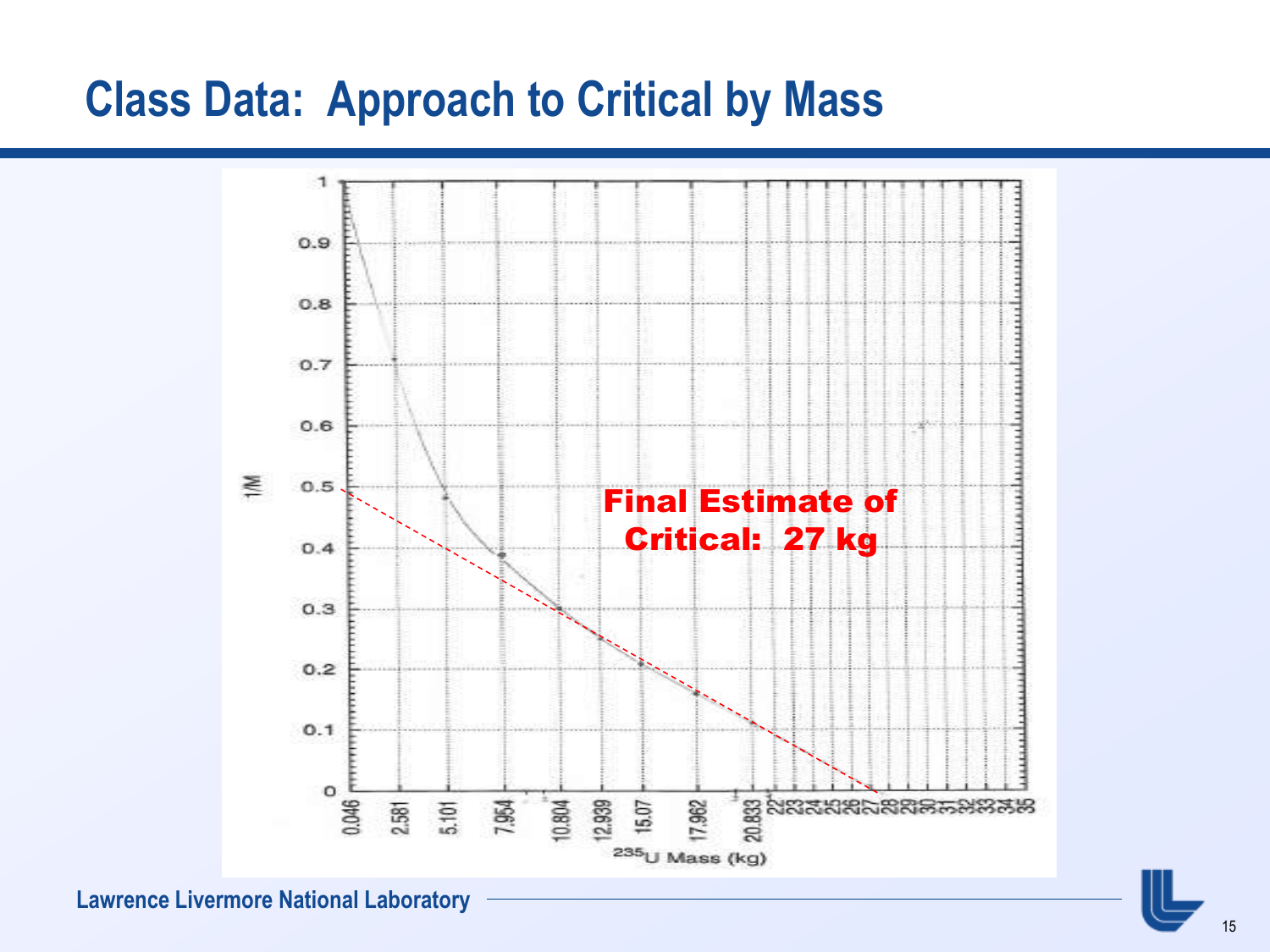## **Experiments**

- **Approach to Critical by Fissile Mass**
- **Approach to Critical by Lucite Moderation**
- **Approach to Critical by Lucite Reflection**
- Approach to Critical by Separation Distance
- Effect of Reflection by Operator Hands
- **Effect of Neutron Poisons**

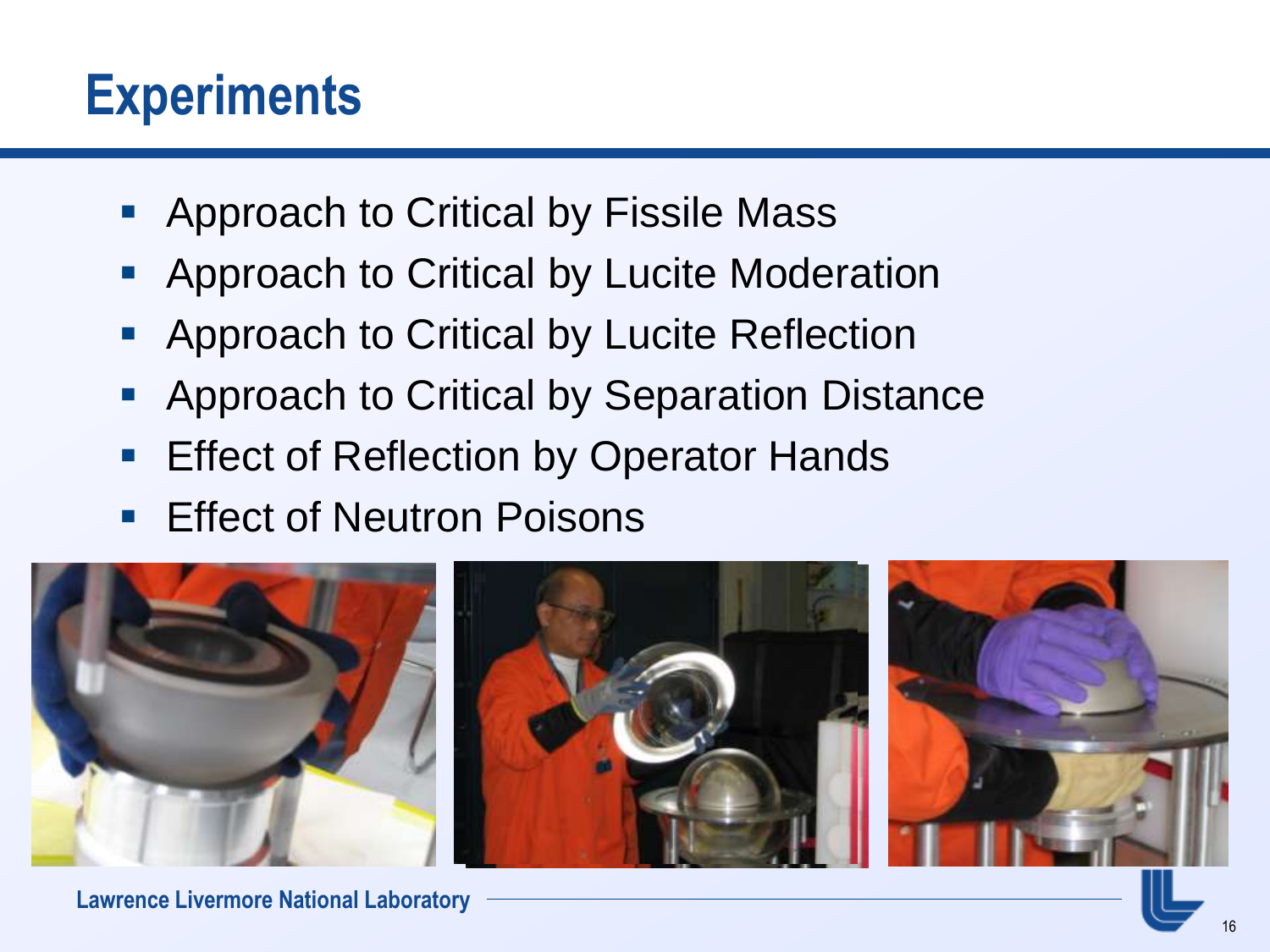## **NCS Lecture Topics**

- Course satisfies DOE-STD-1135-99 requirement for hands-on NCS training
- Additionally, lecture topics include the following:
	- Criticality Safety Fundamentals
	- DOE NCS Regulations
	- Hand Calculations and Computational Methods
	- NCS Evaluations
	- Nuclear Instrumentation
	- Criticality Accidents, including in-class exercises with the Criticality Accident Slide Rule

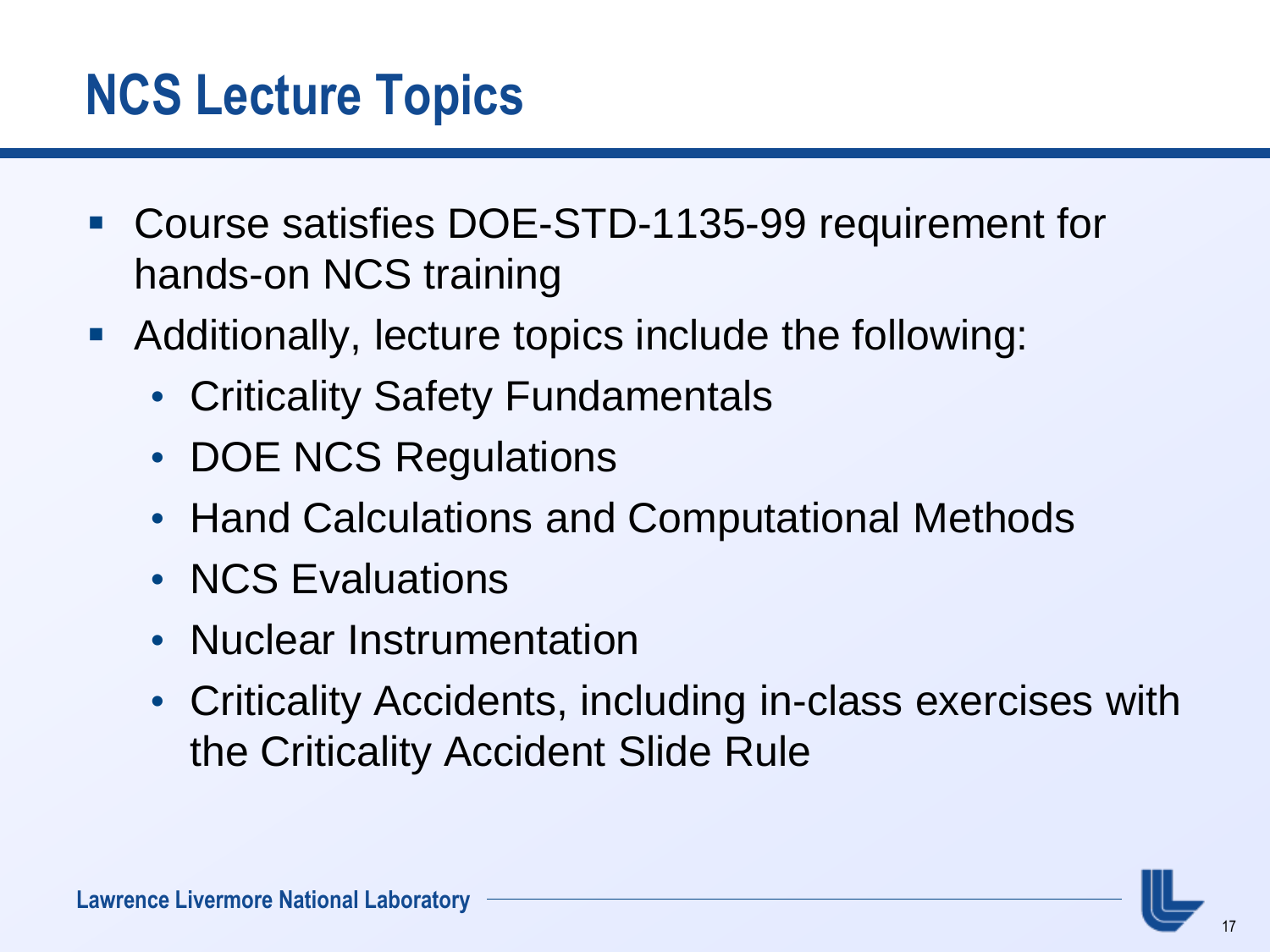## **Course Dates Scheduled at LLNL for 2011**

January 24 – January 27, 2011 January 31 – February 3, 2011 February 28 – March 3, 2011 March 7 – March 10, 2011 April 4 – April 7, 2011 April 11 – April 14, 2011

Registration Website:

http://ncsp.llnl.gov/classMain.html